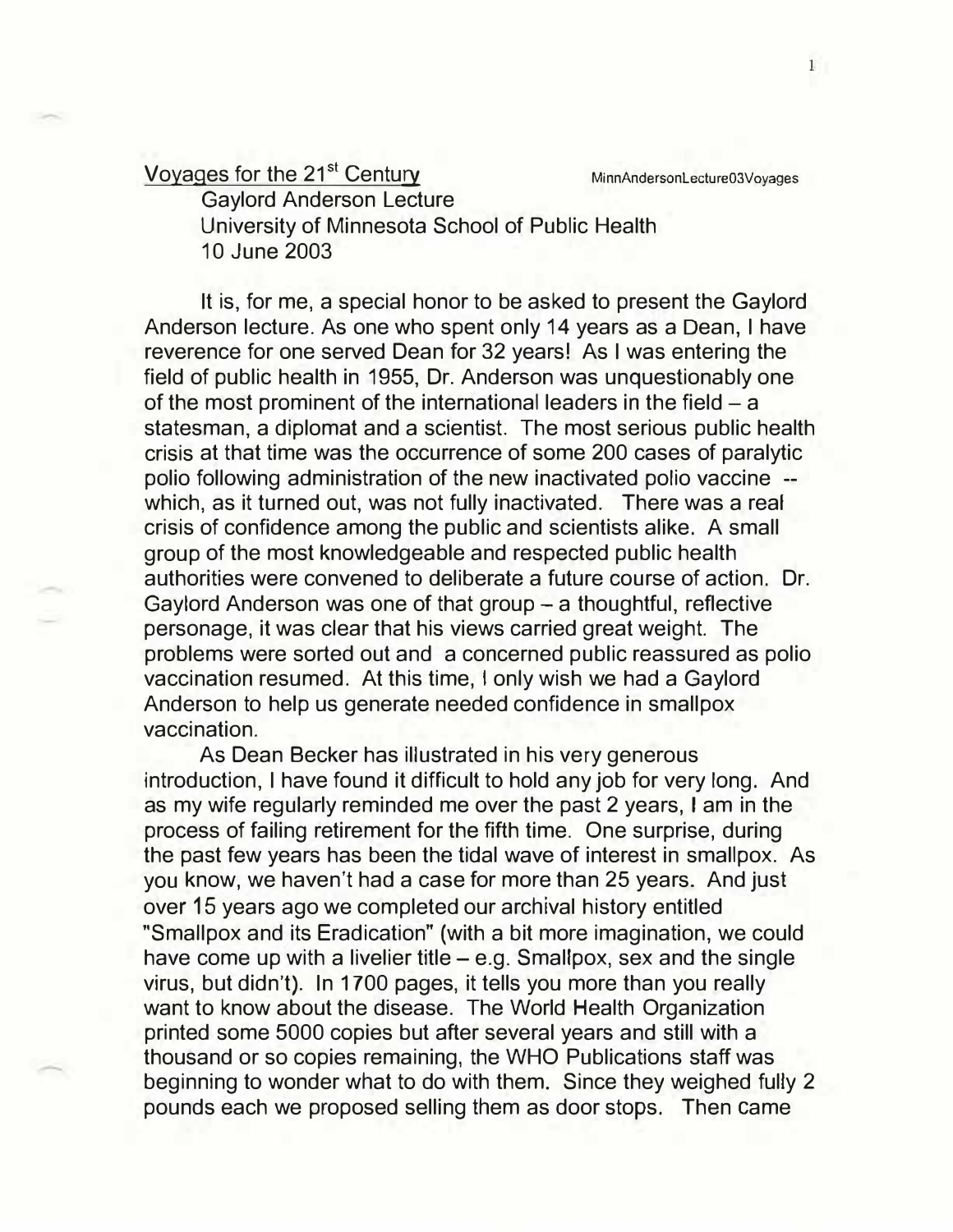September 11. Anthrax was clearly recognized as a serious threat but smallpox, were it to occur, could result in an international catastrophe. To make a long story short: the book is now out of print; the National Library of Medicine has put it on a web-site; a CD Rom is available, and, so I am told, it is selling on ebay for \$800 a copy. Would that I had stashed a few copies away.

I want to reflect with you today on a new world that the events of September 11 have brought into focus. It is not that the world itself has been suddenly transformed. It hasn't. Sudden transformation no-but steady change, increasing logarithmically. What has changed most dramatically is our perception of the microbial world and what the future may have in store. It is certain that the directions of biology in the  $21^{st}$  century will govern, in a major way, the future of mankind. Dr. Alan Bromley, Chief Science Adviser to George H.W. Bush when I was in the White House, firmly believed that, over the past half century, physics had been the premier cutting edge science but, for the 21<sup>st</sup> Century, it would give way to biology. The biological sciences offer increasingly the possibility of a cornucopia of products that can make life better, more productive and more secure. There is, as well, the dark side which we once innocently ignored. First, the possibility of new classes of weapons -- more powerful than any hitherto used and accessible even to small groups and to those with limited resources. Second is the recognition that the ecological relationships between man and microbe are changing more rapidly than ever in history, bringing with them, a range of new or newly emergent organisms --HIV, mad cow disease, SARS and now, an outbreak of monkeypox centered in Wisconsin, of all places. However, there is now a new recognition that there is a potential to transform the quality of life for peoples around the world with vaccines and drugs.

Eight years ago, new counter-terrorism programs were launched by President Clinton who, in 1995, issued a Presidential Decision Directive. He asked that all Departments take special measures in planning and development to deal with terrorism. Impetus for these efforts was provided by the devastating sarin gas attack in the Tokyo subway by an apocalyptic terrorist group. It was later discovered that they had endeavored to spread anthrax and botulinum toxin as aerosols throughout Tokyo. If a hitherto unknown religious sect could undertake such actions, who was to say there were not other groups similarly motivated? The concerns were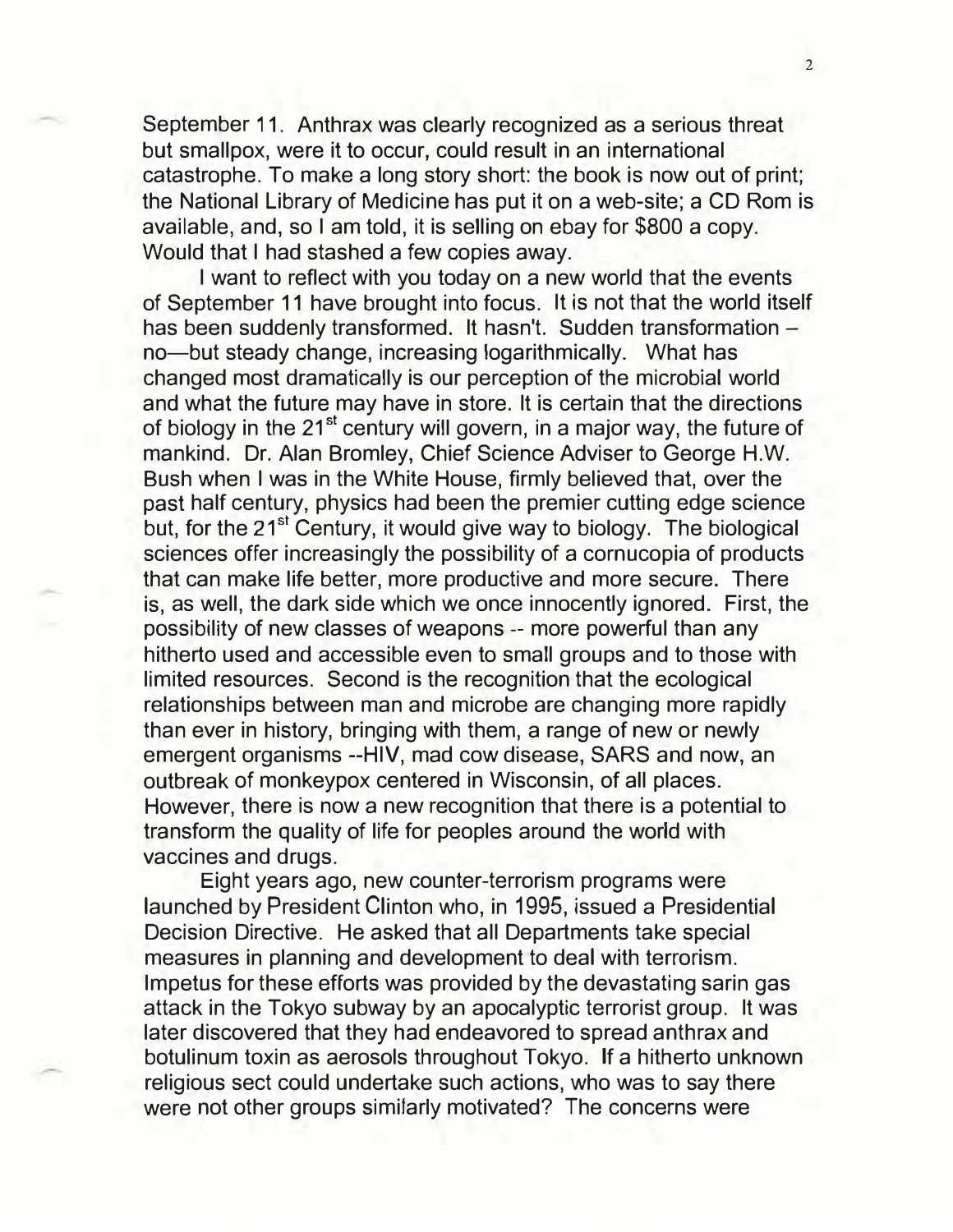heightened as it became apparent in the early 1990s that the Soviet Union, unbeknownst to the West, had developed a biological weapons program that rivaled their nuclear program in size and sophistication. Whether work was still continuing could not be discerned. Meanwhile, as the Cold War wound down, many scientists from Russian laboratories began to migrate to other countries around the world. And, finally, in 1995, Iraq, in a written submission to the UN, acknowledged having a program far more sophisticated than UNSCOM teams had suspected, let alone identified. It raised the question as to how many other countries might have bioweapons programs still unknown? Detection of such programs was close to impossible, --so little space, money and manpower being needed to produce quantities of the most potent weapons.

Beginning in 1995 in this country, efforts and resources were devoted to strengthening the capacity of "first responders" to deal with an attack using a bomb or a chemical weapon -- specifically police, fire and emergency rescue personnel who, with sirens and flashing lights, would decontaminate and evacuate those afflicted. The naïve assumption was that biological events could be treated in the same manner. What was not understood was that the release of a biological agent would be surreptitious, undetected, silent and that casualties would only begin to show up in emergency rooms days to weeks later. It would be an epidemic.

Gradually, Congress and the Executive began to understand that the problem was very different from that which they had once perceived. It was clear that biological weapons were unique and posed a threat substantially greater than that of either chemical or nuclear weapons. And here, I pause to pay special tribute to your own Mike Osterholm who was has been one of the best of the educators. Gradually, the budget for the Department of Health and Human Services rose from just \$8 million in 1998 to \$300 million in 2002 and to \$4.5 billion this year.

Is this is a "problem of the year" funding effort that will quickly be forgotten? All of us who are concerned about bioterrorism would be delighted if we could foresee that day when we would no longer need to worry about biological weapons. I am afraid that is a futile wish. Recall that only some 10 grams of a high grade anthrax powder was used in the anthrax attack. Some one, some group made that preparation and there is no question but that they must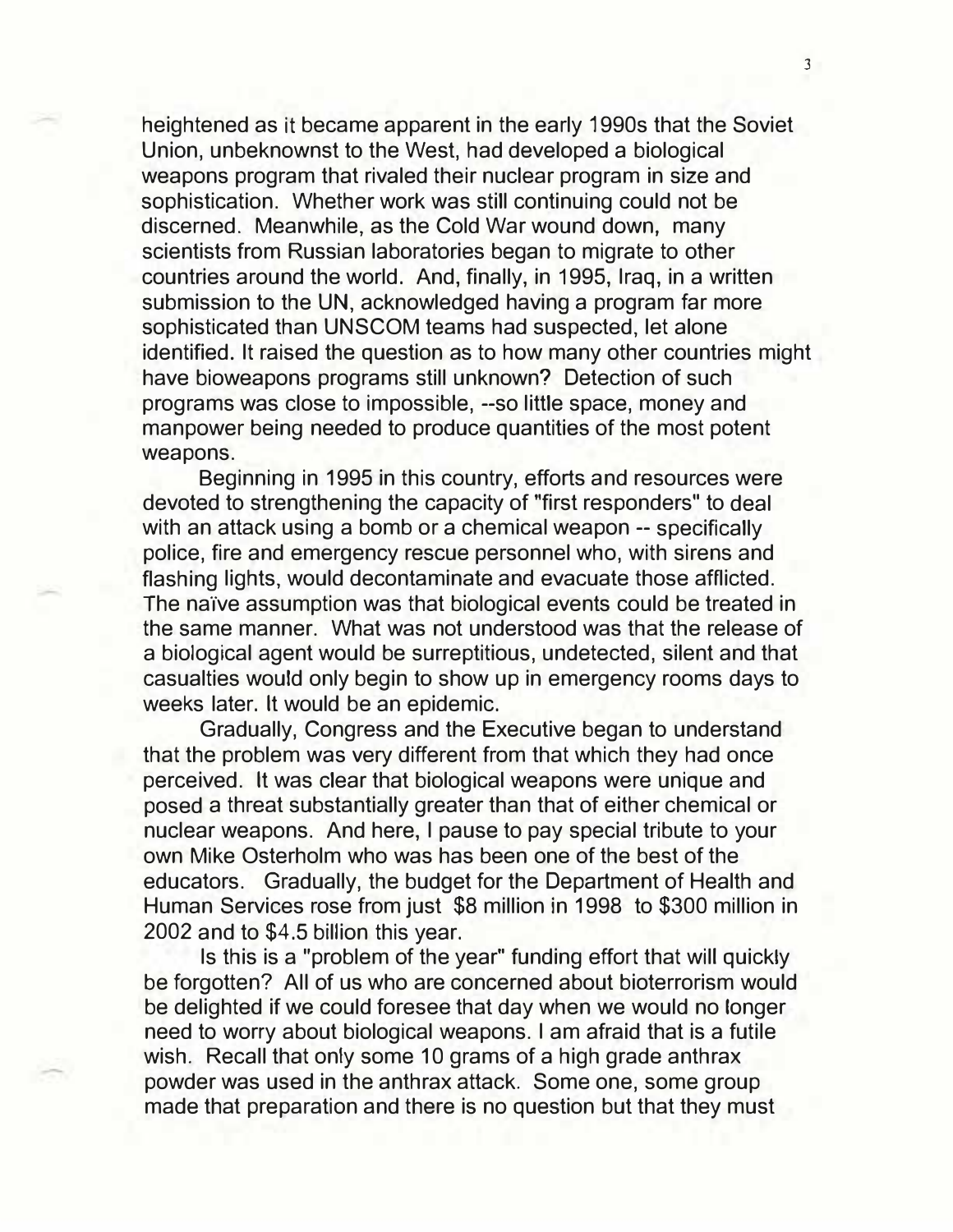have made much more. It takes practice and a number of attempts to produce a product comparable to that which was used. Unquestionably, there is more such material out there somewhere. Note also that the Soviet bioweapons program kept 30 metric tons of dried spores in storage at all times as well as tons of smallpox virus.

For the 21<sup>st</sup> Century, our concerns extend beyond the release of new organisms by man. The potential threat of new and emerging infections has likewise changed. There is a constantly mutating diverse microbiota throughout the world. I regularly throws off new variants into a much more populous world  $-$  a world now with more than 30 cities with populations of 7 .5 million or more-densely crowded, many in tropical areas with poor nutrition and sanitation. A fertile ground for breeding new agents. After AIDS, we speculated as to whether there would ever be an agent like it  $-$  a highly fatal disease with a long, silent incubation period  $-$  and becoming epidemic before we recognized it? And, lo and behold, mad cow disease (TSE) emerged. We have wondered for a long time whether there could possibly be a new influenza variant behaving as did the 1918 Swine Flu. We have had several alarms, including indeed a swine flu strain, but none has yet proved to be anywhere near as virulent or capable of spreading. Much to everyone's surprise we are now dealing with a new respiratory infection of a type not seen before in man - SARS - with a potential for explosive spread and a casefatality rate of some 10 to 15% among those with clinical disease. What the autumn may bring is cause for real concern as there is no effective therapy and it is difficult to imagine a vaccine in less than 2 to 3 years however great the priority assigned. The new microbial world cannot be taken lightly.

Some have speculated that we are, perhaps, only identifying a number of disease entities that we have simply overlooked in the past. Not so. Population pressures; greatly expanded tourism and to remote areas; internationalization and industrialization of our food supply have together conspired to create a biological threat potential that is unique in history and that serves to greatly increase the probability of emergence of many more new or previously latent diseases. The contributing factors are continuing to make these ever more likely. However, whether our problems derive inadvertently through Nature or are the product of a terrorist, the challenge and the needs for public health and medicine will be the same.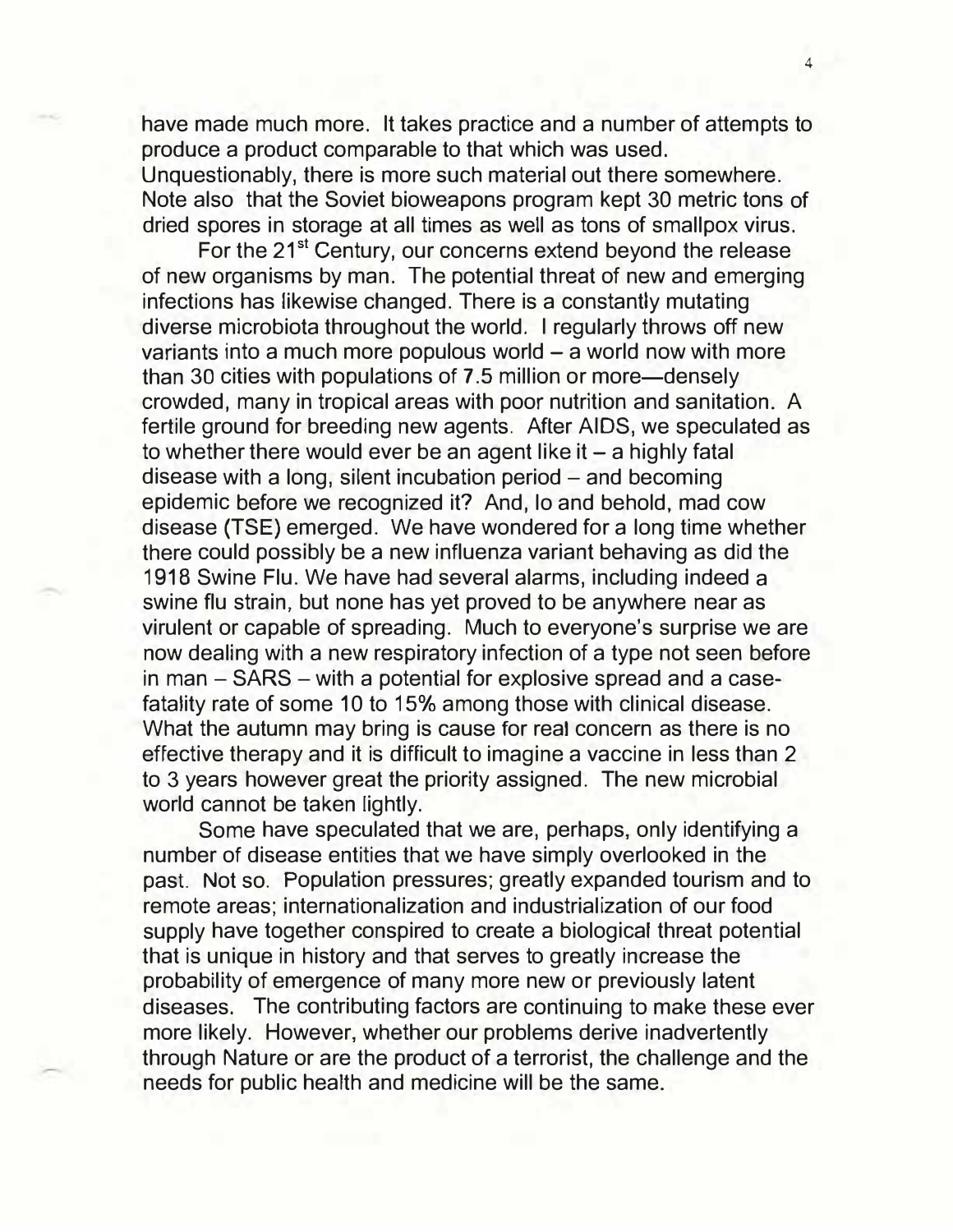And finally, there are growing numbers of laboratories throughout the world that are now able to manipulate microorganisms through the use of microbial genetics and recombinant technologies to create all manner of new and interesting organisms and products. These could offer barriers of prevention and new methods for treating some of our most deadly diseases. Such laboratories also have the potential for creating, perhaps unknowingly, chimeras and genetically altered organisms that could escape the laboratory and be as devastating as any new weapon. For example, what happens if one takes a gene from Ebola virus and puts it in the human immunodeficiency virus or in a hepatitis virus. Yes, both of those experiments have been performed.

We are dealing with a new world of biology which, in the 21<sup>st</sup> century promises to be different by orders of magnitude from that to which we have become accustomed. We are beginning to prepare for agents of bioterrorism but we are beginning to recognize now that Mother Nature herself has quite as much potential to create and to destroy.

But, for all the problems that are posed, there are equally cogent reasons to believe that we are now poised to take on the challenge of confronting effectively some of the most significant problems of the developing world -- of AIDS, of tuberculosis, of malaria, of dengue, of the hemorrhagic fevers.

Over the past 30 years, there have been dramatic changes in infectious disease morbidity and mortality, changes that are not fully appreciated. In the course of these programs, new approaches to disease control have been developed that have given those of us in the public health community confidence that much more is possible if we have the right tools.

For example, as we began the smallpox eradication program in 1967, we worked with different African countries to map out mass vaccination programs. Based on earlier efforts by colonial health services, we estimated that it would take not less than 3 years to vaccinate throughout each of the countries. With difficult road and communication systems and understaffed and inexperienced health staff, even 36 months looked optimistic. However, as systems developed and experience accumulated, it soon became apparent that two years was ample and, based on more recent experience, I would be confident that, if one had a vaccine that one wanted to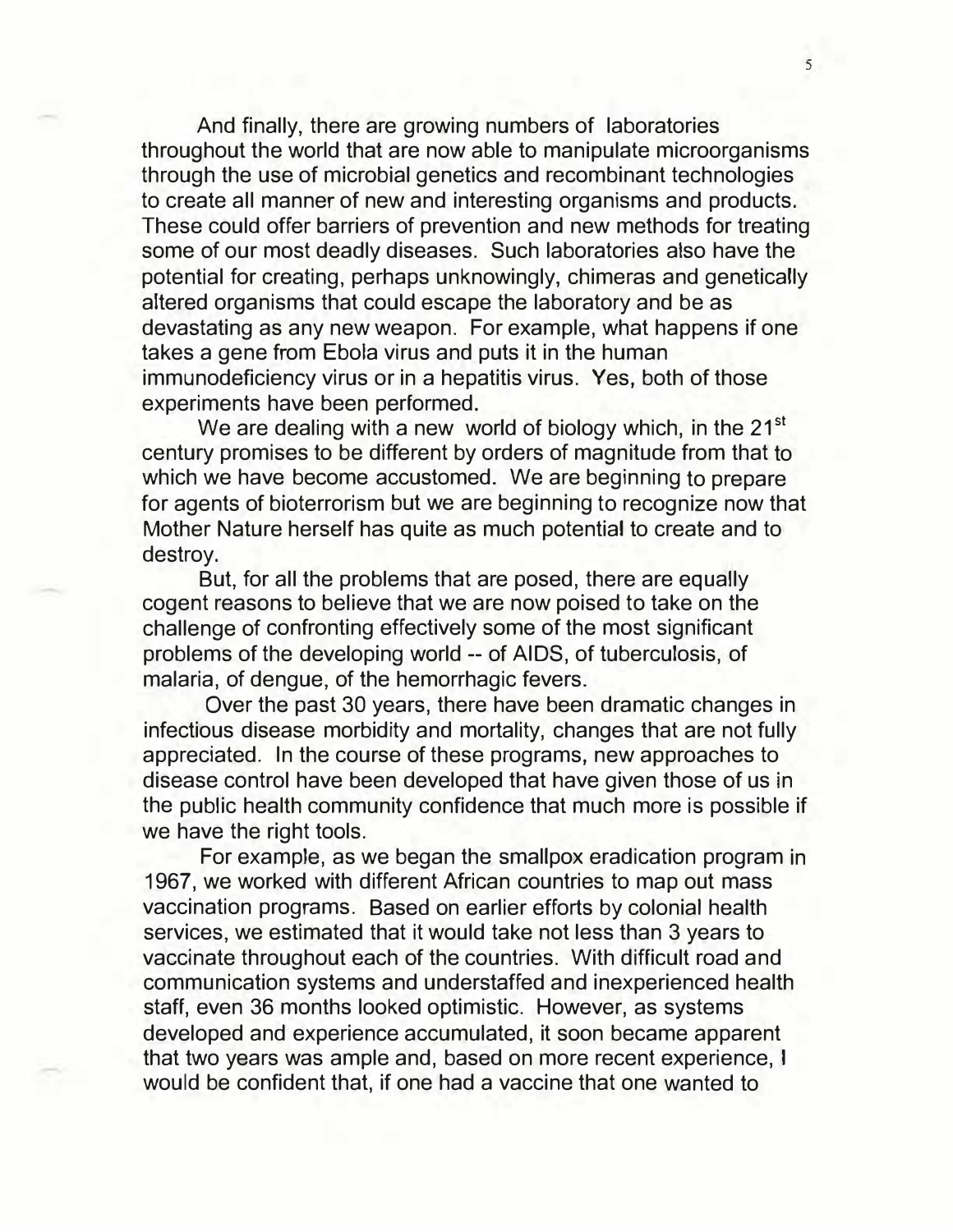administer continent-wide, at least 80% could be vaccinated in 9 months.

At the beginning of the smallpox program, in 1967, we came to the startling realization that little in the way of vaccination was being provided to children in the developing world except for a not very effective tuberculosis vaccine. It seemed logical to try to give more than just smallpox vaccine and so, four years into the program, we proposed what inelegantly we called "the Expanded Program on Immunization" to make available, as well, diphtheria, pertussis, tetanus, measles and polio vaccines. We really should have come up with a sexier name --like "Operation Protective Shield" or some such (perhaps I have been spending too much time with the Office of Homeland Security). Whatever, that effort gradually gained momentum and by 1990, 80% of all children were receiving those vaccines and, in some countries, rubella, Hepatitis 8, h. influenzae and yellow fever vaccines were being added.

Smallpox deaths dropped from 2 million a year to "O". In Latin America, childhood mortality rates dropped at a faster rate than ever in history. Inevitably, concern was expressed that population growth would explode causing more problems than ever. But, as was discovered, fertility rates began dropping as precipitously as the childhood death rates, albeit with a lag in time. In brief, it translated into fewer, healthier children.

Meanwhile, those in the Brazilian program tried a new approach to vaccination. They were having difficulty obtaining coverage rates of more than 60% despite all manner of efforts to have the vaccine distributed in clinics, hospitals and through private care-givers. They decided to try a National Immunization Day. The idea was, on a single day, to vaccinate all children under 5 years throughout the country. On each of the first two days, 90% were vaccinated. Polio rates fell precipitously. Health policy gurus in Geneva solemnly assured everyone that such a program could not be sustained. The Brazilians persisted and Immunization Days continued every year. As one Brazilian health official said to me: "We have Carnaval every year and no one seems to get tired of it. Why not Immunization Days every year?" Other countries began to do the same and, in 1985, the Latin American countries with leadership from the Pan American Health Organization, decided to eradicate polio from the hemisphere. The last case occurred just over five years later. National Immunization Days have now extended throughout the